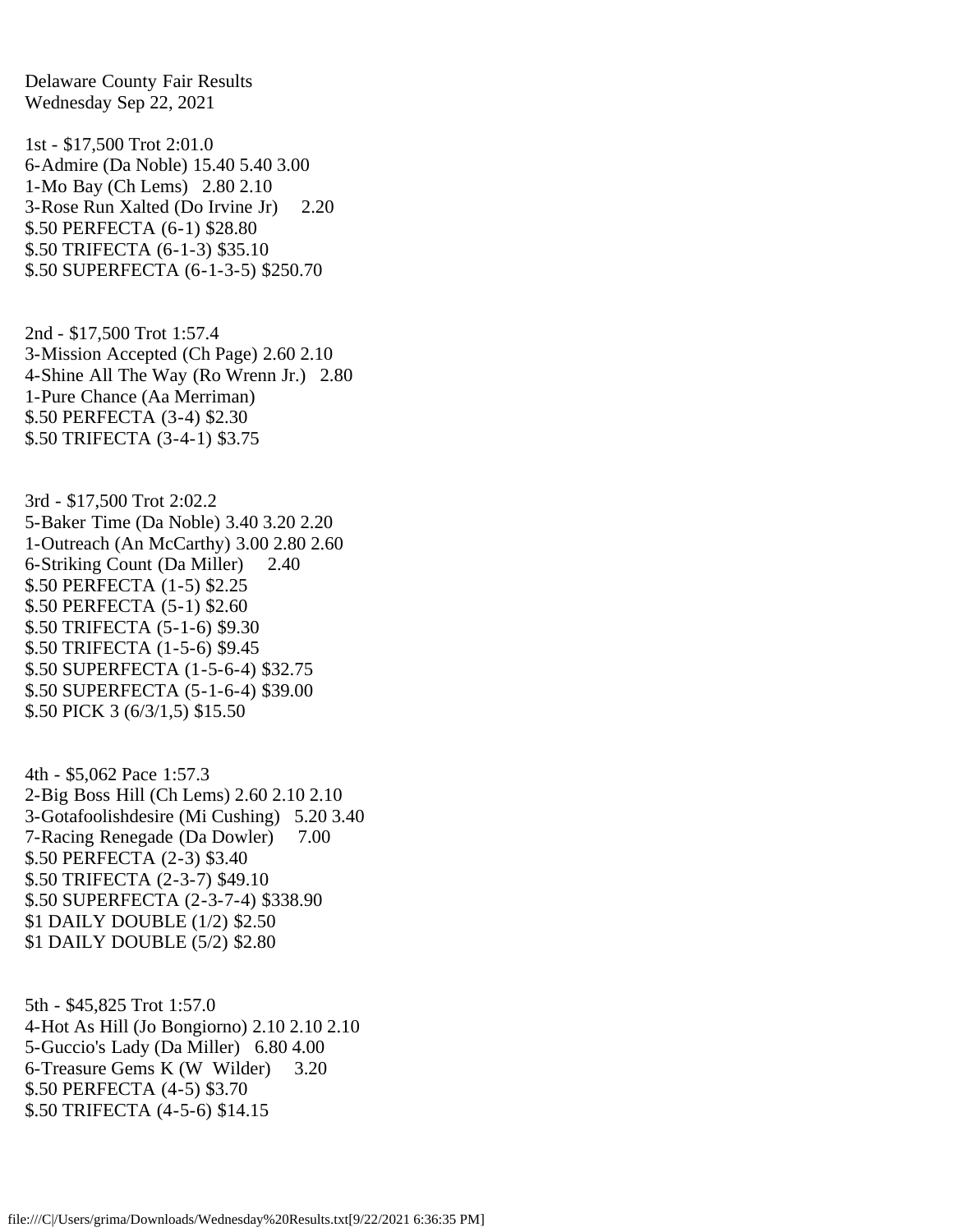6th - \$5,062 Pace 1:57.0 1-Imagine It (Ca McCown) 3.20 2.20 2.20 2-Dive Bar (Ya Gingras) 8.80 4.60 6-Illini Duke (Aa Merriman) 8.80 \$.50 PERFECTA (1-2) \$5.65 \$.50 TRIFECTA (1-2-6) \$64.75 \$.50 SUPERFECTA (1-2-6-4) \$173.50 Scratched: Sir Charles Of Sky

7th - \$45,825 Trot 1:57.2 1-Pub Crawl (An Miller) 3.60 2.10 2.10 3-May Karp (Ti Tetrick) 2.10 2.10 5-Dutiful (Da Miller) 3.60 \$.50 PERFECTA (1-3) \$1.75 \$.50 TRIFECTA (1-3-5) \$6.65 \$.50 PICK 3 (4/8/1) \$1.20 \$.50 PICK 3 (4/1/1) \$2.05

8th - \$5,062 Pace 1:58.1 3-Sixby Hanover (Ti Tetrick) 9.80 4.00 2.60 4-Knight On Ice (Ya Gingras) 4.40 2.60 8-Im Rocking It (Ca McCown) 2.40 \$.50 PERFECTA (3-4) \$7.95 \$.50 TRIFECTA (3-4-8) \$26.20 \$.50 SUPERFECTA (3-4-8-2) \$31.20 \$.50 PICK 5 (2/4/1,8/1/3 (5 OF 5)) \$31.20

9th - \$17,500 Trot 2:06.0 1-Rose Run Xtatic (Ka Kauffman) 11.60 2.80 2.80 6-Frosty Trouble (Ty Smith) 2.20 2.10 5-Pine Rocket (Pe Wrenn) 3.00 \$.50 PERFECTA (1-6) \$7.55 \$.50 TRIFECTA (1-6-5) \$22.60 \$.50 SUPERFECTA (1-6-5-2) \$107.35

10th - \$17,500 Pace 1:58.2 2-Reachthruthesky As (Aa Merriman) 12.60 6.80 4.40 9-Winella Hanover (Ti Tetrick) 17.20 10.00 7-Shameful Eyes (Br Miller) 8.80 \$.50 PERFECTA (2-9) \$39.70 \$.50 TRIFECTA (2-9-7) \$333.15 \$.50 SUPERFECTA (2-9-7-3) \$2,996.05

11th - \$62,000 Trot 2:04.1 8-Reichers Caviar (Da Miller) 44.20 9.60 5.40 2-What's Up Cupcake (Ty Smith) 7.80 2.40 3-Be My Baby Now (Ch Page) 2.40 \$.50 PERFECTA (8-2) \$74.60 \$.50 TRIFECTA (8-2-3) \$134.50 \$.50 SUPERFECTA (8-3-2-ALL) \$70.00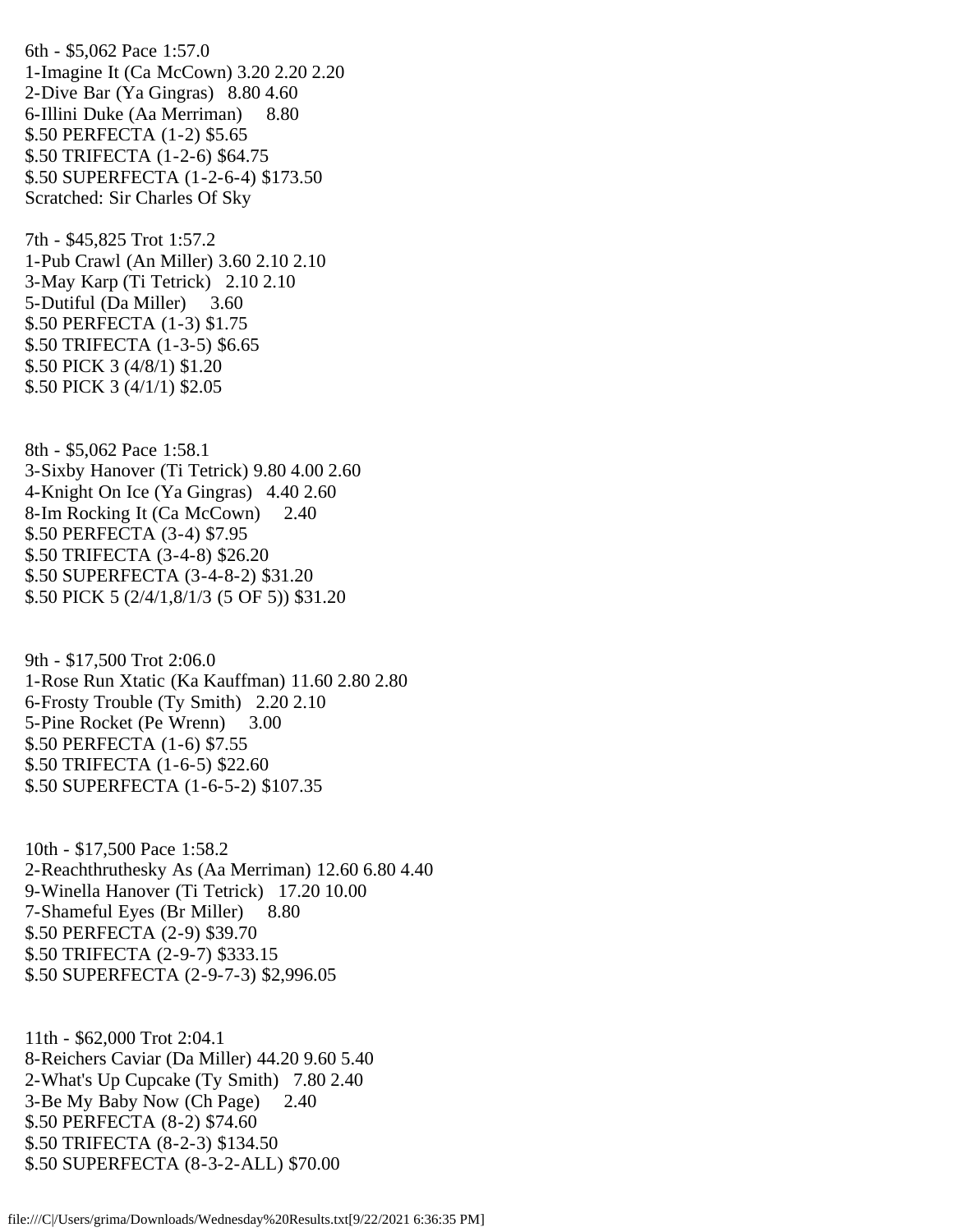12th - \$17,500 Pace 1:58.0 9-Racing Glory (Ti Tetrick) 8.40 5.80 3.20 1-Mccessor (Da Miller) 5.40 2.60 2-Diamond Official (Ty Smith) 2.40 \$.50 PERFECTA (9-1) \$22.40 \$.50 TRIFECTA (9-1-2) \$32.60 \$.50 SUPERFECTA (9-1-2-5) \$253.70

13th - \$17,500 Trot 2:02.2 1-All Gas No Brakes (Tr Smith) 8.60 5.20 4.40 3-A Handsome Face (Do Irvine Jr) 7.00 3.80 8-Phantom Tom (Da Miller) 3.60 \$.50 PERFECTA (1-3) \$23.30 \$.50 TRIFECTA (1-3-8) \$76.45 \$.50 SUPERFECTA (1-3-8-5) \$673.25 \$.50 PICK 4 (2/8/9/1) \$903.90

14th - \$42,710 Pace 1:59.0 1-A Girl That Twirls (An McCarthy) 2.20 2.10 2.10 4-Gonna Be Good (Ty Smith) 10.00 4.60 7-Wine N Dine Me (Jo Bongiorno) 3.60 \$.50 PERFECTA (1-4) \$14.80 \$.50 TRIFECTA (1-4-7) \$44.65 \$.50 SUPERFECTA (1-4-7-2) \$250.60

15th - \$62,000 Trot 2:02.2 2-I'll Annie Up (Ch Page) 25.80 6.20 3.40 4-Gabbys C Note (Aa Merriman) 2.10 2.10 1-Purple Aura (An Macdonald) 2.80 \$.50 PERFECTA (2-4) \$47.90 \$.50 TRIFECTA (2-4-1) \$68.55 \$.50 SUPERFECTA (2-4-1-5) \$277.05 \$.50 PICK 5 (8/9/1/1/2) \$2,342.75

16th - \$50,760 Pace 1:56.0 2-Scarlett Hanover (Ti Tetrick) 5.00 2.60 2.20 3-Mikala (Ge Brennan) 2.40 2.20 1-Paulas Bet Hanover (Ya Gingras) 2.60 \$.50 PERFECTA (2-3) \$6.50 \$.50 TRIFECTA (2-3-1) \$8.00 \$.50 PICK 3 (1/2/2 (3 OF 3)) \$57.35

17th - \$50,760 Pace 1:55.3 4-Test Of Faith (Da Miller) 2.60 2.10 2.10 3-Oakwoodanabella Ir (Ro Wrenn Jr.) 3.00 2.40 5-Smothastenesewisky (Br Miller) 2.10